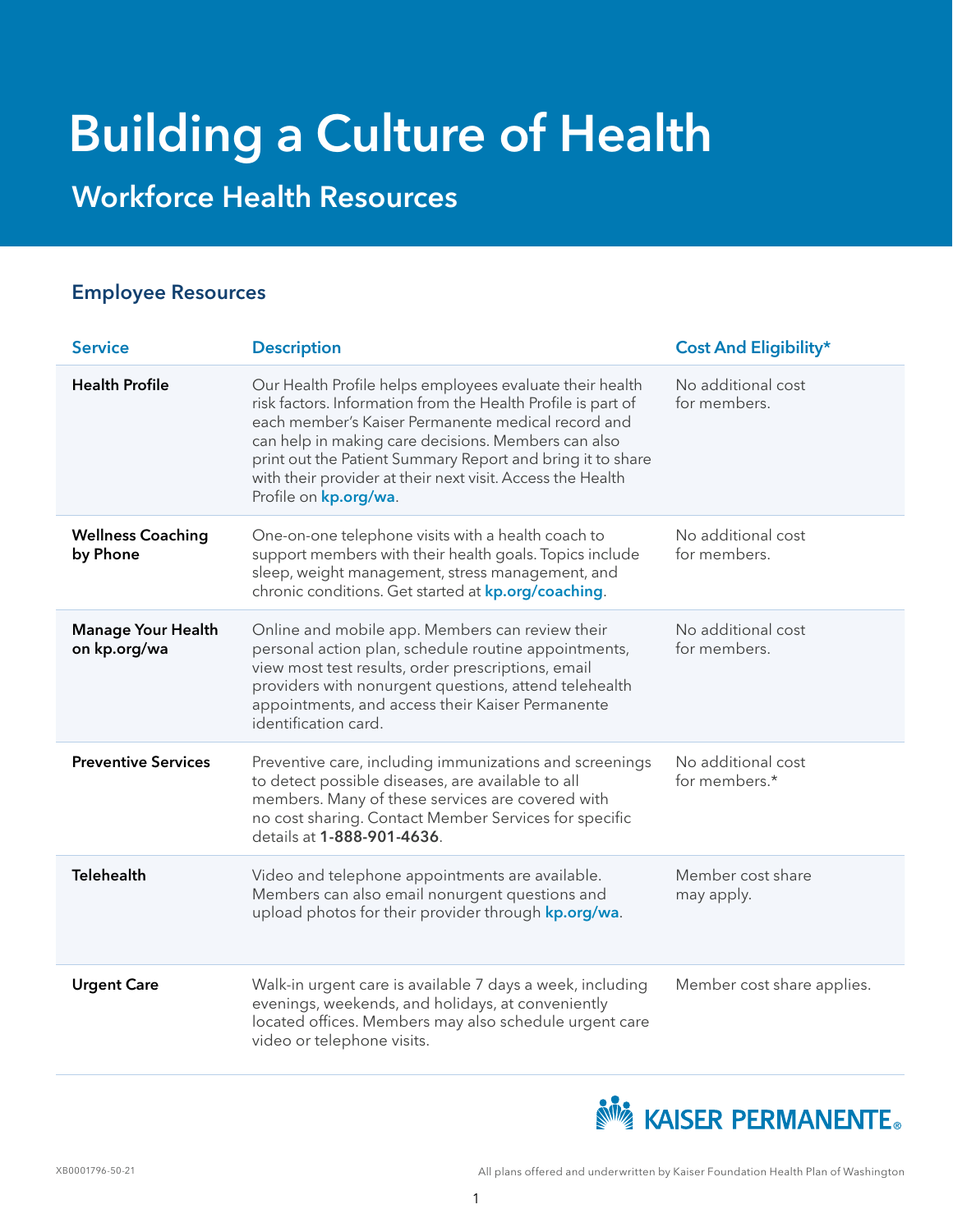# Employee Resources Continued

| <b>Service</b>                             | <b>Description</b>                                                                                                                                                                                                                                                                                                                                                                                 | <b>Cost And Eligibility*</b>                                                                                                                |
|--------------------------------------------|----------------------------------------------------------------------------------------------------------------------------------------------------------------------------------------------------------------------------------------------------------------------------------------------------------------------------------------------------------------------------------------------------|---------------------------------------------------------------------------------------------------------------------------------------------|
| Consulting<br><b>Nurse Service</b>         | Advice nurses are available 24 hours a day, 7 days a<br>week, to assist members with care and treatment options<br>at 1-800-297-6877.                                                                                                                                                                                                                                                              | No additional cost<br>for members.                                                                                                          |
| <b>Tobacco Cessation</b>                   | The Quit for Life® Program can help employees quit<br>using tobacco through a combination of program<br>materials and personalized telephone counseling<br>sessions. Employees also have access to Web Coach®,<br>an online platform where they can interact with<br>Quit Coaches and peers, build a Quit Plan, and<br>track money saved by reducing tobacco usage.<br>Visit www.quitnow.net/kpwa. | Telephone counseling and<br>web tools and resources<br>are no additional cost for<br>members. Cost share may<br>apply for some medications. |
| ChooseHealthy®<br>Program                  | See kp.org/choosehealthy for discounts on<br>complementary and alternative care providers, fitness<br>facilities, wellness supplies, and activities.                                                                                                                                                                                                                                               | No additional cost<br>for members.                                                                                                          |
| <b>Health Education</b>                    | See kp.org/health-wellness for physician-approved<br>wellness tips, recipes, health calculators, and drug and<br>treatment options.                                                                                                                                                                                                                                                                | No additional cost<br>for members.                                                                                                          |
| <b>Total Health Videos</b><br>and Podcasts | See kp.org/listen for online podcasts, videos, and<br>guided imagery.                                                                                                                                                                                                                                                                                                                              | No additional cost<br>for members.                                                                                                          |
| <b>MyStrength</b>                          | Personalized program that includes interactive activities,<br>in-the-moment coping tools, inspirational resources,<br>and community support for depression, anxiety, sleep,<br>stress, substance use recovery, chronic pain. See<br>kp.org/mystrength to get started.                                                                                                                              | No additional cost<br>for members.                                                                                                          |
| Calm                                       | The #1 app for meditation and sleep - designed to<br>help lower stress, reduce anxiety, and more. Features<br>include more than 100 guided meditations, Sleep<br>Stories for deeper and better sleep, and video lessons<br>on mindful movement and gentle stretching. Visit<br>kp.org/wa/calm-app for more info.                                                                                   | No additional cost<br>for members.                                                                                                          |
| <b>ClassPass</b>                           | ClassPass partners with 30,000 gyms and studios around<br>the world and offers a range of classes including yoga,<br>dance, cardio, boxing, Pilates, boot camp, and more.<br>Members have access to unlimited on-demand video<br>workouts, livestreams of top-rated fitness classes,<br>and reduced rates for in-person gym classes. Visit<br>kp.org/health-wellness to learn more.                | No additional cost<br>for members.                                                                                                          |